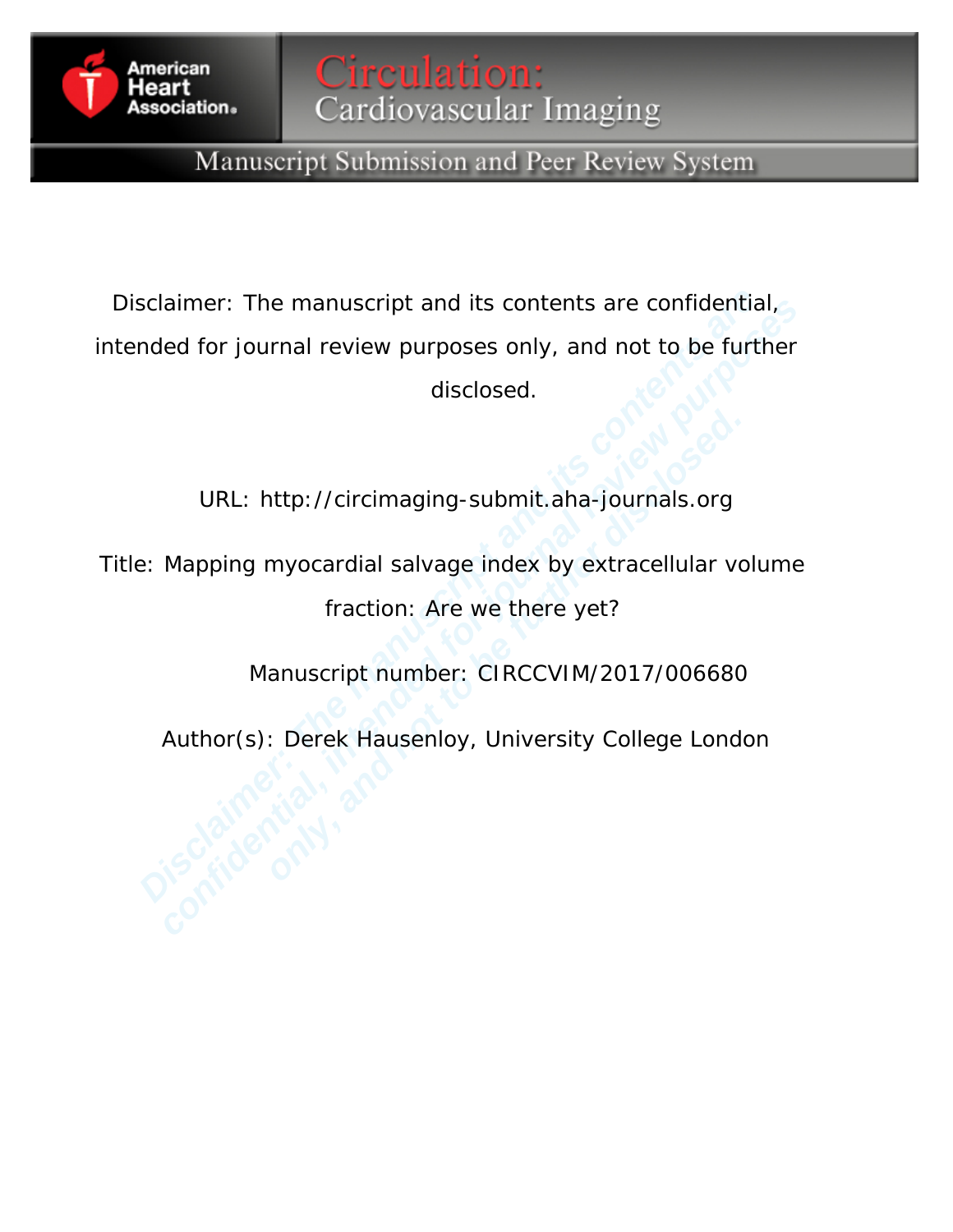# **Mapping myocardial salvage index by extracellular volume fraction: Are we there yet?**

Heerajnarain Bulluck PhD<sup>1,2,3</sup>, Derek J Hausenloy MBChB PhD<sup>1,2,4,5,6,7</sup>

<sup>1</sup>The Hatter Cardiovascular Institute, Institute of Cardiovascular Science, University College London, UK

<sup>2</sup>The National Institute of Health Research University College London Hospitals Biomedical Research Centre, UK

<sup>3</sup>Papworth Hospital NHS Trust, Cambridge, UK

4 Barts Heart Centre, St Bartholomew's Hospital, London, UK

5 National Heart Research Institute Singapore, National Heart Centre Singapore 6 Cardiovascular and Metabolic Disorders Program, Duke-National University of Singapore

<sup>7</sup>Yong Loo Lin School of Medicine, National University Singapore, Singapore

# **Corresponding author:**

**Papworth Hospital NHS Trust, Cambridge, UK**<br> **Barts Heart Centre, St Bartholomew's Hospital, London, UK**<br> **Partion Heart Research Institute Singapore, National Heart Centre Singapore**<br>
Cardiovascular and Metabolic Disorde **Fagivorni rospieur NETS Trust, campingg, C.N.**<br> **Confidential Heat Centre, St Bartholomew's Ilospital, London, UK**<br> **Ratis Heat Centre, St Bartholomew's Ilospital, London, UK**<br> **Corresponding author** Research Institute Si **Presponding author:**<br> **Essor Derek J Hausenloy**<br>
diovascular & Metabolic Diseases Program<br> **Dillege Rod,**<br> **For to be fundate Medical School Singapore**<br> **For to be fundate to be fundate fundation**<br> **Allege Rod,**<br> **Allege** Professor Derek J Hausenloy Cardiovascular & Metabolic Diseases Program Duke-NUS Graduate Medical School Singapore 8 College Road, Singapore 169857 Tel +65 65166719 Email derek.hausenloy@duke-nus.edu.sg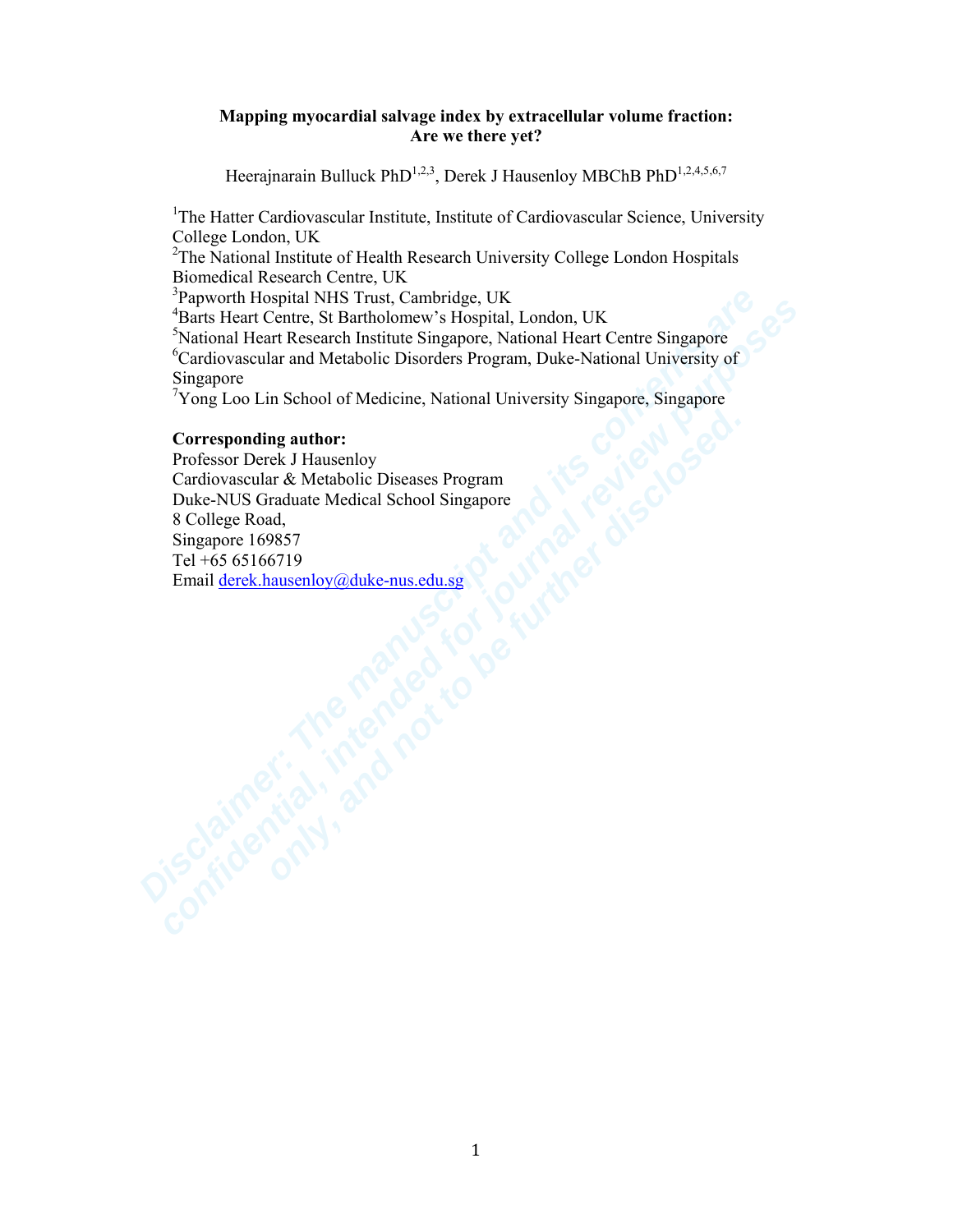In ST-segment elevation myocardial infarction (STEMI) patients treated by primary percutaneous coronary intervention (PPCI), the myocardial salvage index (MSI) provides a more sensitive measure for assessing the efficacy of novel cardioprotective therapies, than an absolute reduction in myocardial infarct (MI) size. Knowledge of the MI size and the size of the area-at-risk (AAR) are pre-requisites for measuring the MSI, and both may be obtained by cardiovascular magnetic resonance (CMR) in reperfused STEMI patients, with the MSI shown to predict clinical outcomes following PPCI<sup>1</sup>. CMR is considered the gold standard imaging modality for quantifying MI size, and it can also delineate the edema-based AAR, with T2 and T1 mapping CMR emerging as the most robust techniques  $2$ , although no consensus has yet been reached.

MSI, and both may be obtained by cardiovascular magnetic resonance (CMR)<br>reperfused STEMI patients, with the MSI shown to predict clinical outcom<br>following PPCI<sup>1</sup>. CMR is considered the gold standard imaging modality t<br>qu MSI, and both may be obtained by cardiovascular magnetic resonance (CMR) in<br>reperfused STEMI patients, with the MSI shown to predict clinical outcomes<br>following PPCI<sup>1</sup>. CMR is considered the gold standard imaging modalit **Example 10** Size, and it can also delineate the edema-based AAR, with T2 and<br>ping CMR emerging as the most robust techniques<sup>2</sup>, although no consensus<br>been reached.<br>In this issue of *Circulation: Cardiovascular Imaging*, In this issue of *Circulation: Cardiovascular Imaging*, Garg et al<sup>3</sup> report on a potentially novel approach for quantifying the AAR, chronic MI size, and MSI in a study of 50 STEMI patients reperfused by PPCI, based on extracellular volume fraction (ECV) maps from an acute CMR scan. The study derived specific ECV cutoff values on an acute CMR scan (performed at a median of 48 hours post-PPCI) in a subset of 10 patients, to delineate the AAR (when compared to T2-STIR imaging), and chronic MI size (when compared late gadolinium enhancement [LGE]) on a follow-up scan performed at 3 months post-PPCI). Using acute ECV cut-off values of >33% to delineate the AAR and >46% to delineate chronic MI size, they concluded that acute ECV maps could be used to reliably quantify AAR, chronic MI size, and MSI. Being able to accurately quantify MI size using a pixel-wise acute ECV map would be appealing, and could be potentially easily implemented in clinical practice with the wider availability of in-line, automated ECV map generation from the scanner, to improve workflow  $4$ . However, there are several potential limitations to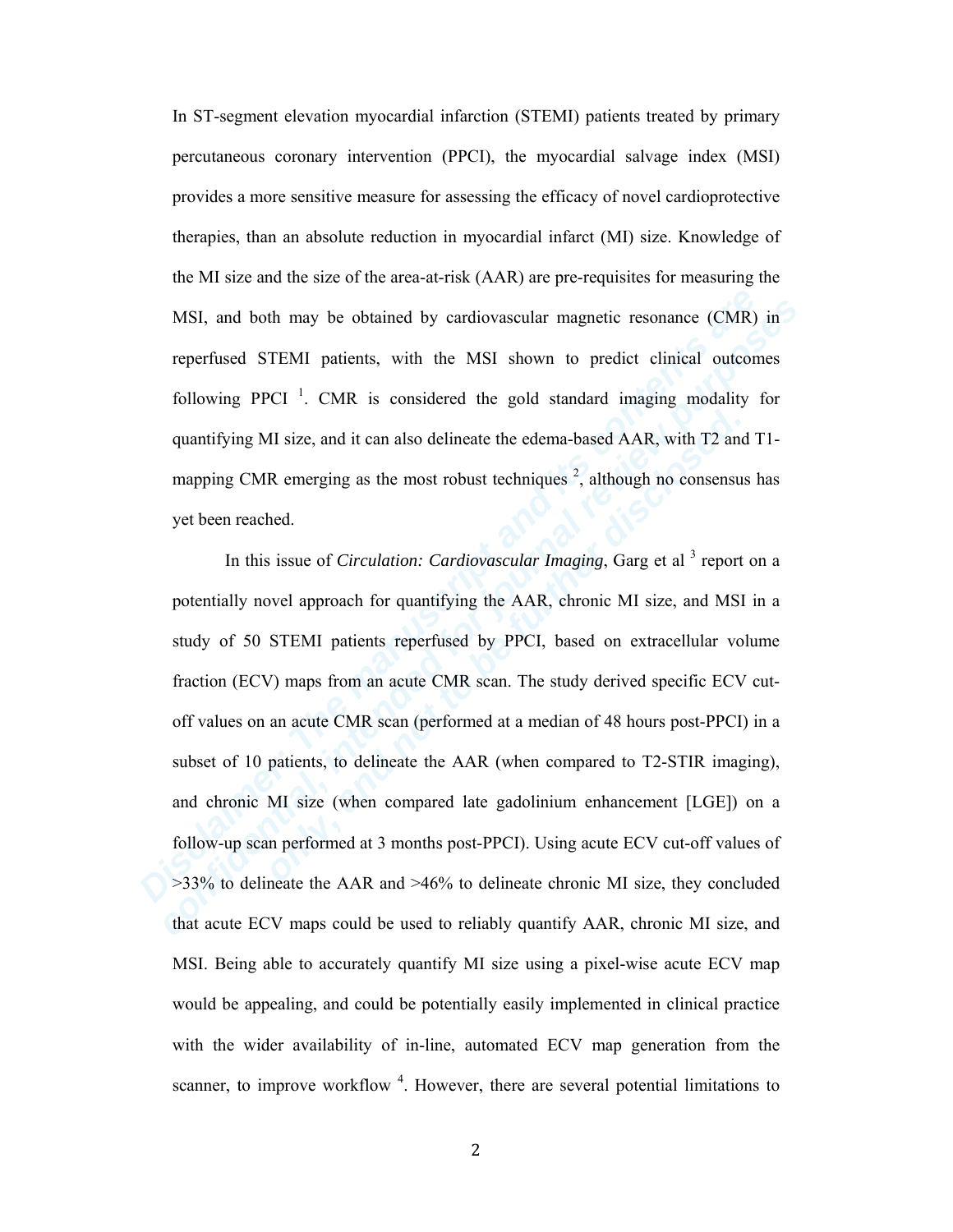consider concerning the use of acute ECV maps to detect the AAR, chronic MI size and MSI in reperfused STEMI patients.

could have considered using the reference standard of manual delineation of AAR a MI size by experienced operators, rather than semi-automated thresholding method which are known to have their limitations  $5$ ,  $6$ . The pr could have considered using the reference standard of manual delineation of AAR and MI size by experienced operators, rather than semi-automated thresholding methods, which are known to have their limitations <sup>5, 6</sup>. The pruction (MVO) on the acute CMR scan is known to pseudo-normalize the EG<br>
ue to failure of the gadolinium chelate to penetrate areas of MVO, which c<br>
a affected MI size regression, thereby making it challenging to estimat Firstly, the study did not specifically compare the performance of ECVderived MSI with conventional MSI (from LGE and T2-STIR), and whether acute ECV maps can be used to estimate the MSI remains to be demonstrated. The authors could have considered using the reference standard of manual delineation of AAR and MI size by experienced operators, rather than semi-automated thresholding methods, which are known to have their limitations  $5, 6$ . The presence of microvascular obstruction (MVO) on the acute CMR scan is known to pseudo-normalize the ECV  $5$ ,  $<sup>7</sup>$ , due to failure of the gadolinium chelate to penetrate areas of MVO, which could</sup> have affected MI size regression, thereby making it challenging to estimate chronic MI size from the acute ECV in patients with MVO. Finally, the study used  $\leq 75\%$ transmural MI on the follow-up CMR scan to define viable myocardium, and an increase of  $\geq$ 15% in left ventricular (LV) end-systolic volume to define adverse LV remodeling, instead of the conventionally accepted definitions of  $\leq 50\%$  for viability on CMR  $^{8}$ , and  $\geq$ 20% increase in LV end-diastolic volume for adverse LV remodeling on echocardiography<sup>9</sup>. In this regard, we have recently proposed CMR-based definitions for assessing adverse LV remodeling following STEMI, which may be helpful for future CMR studies  $10$ . The study findings are also thought-provoking, and raise some interesting questions for the field.

*Can acute ECV maps be used to accurately delineate the chronic MI size given the pathological differences that exist between acute and chronic MI?*

It is well-recognized that acute MI size is dynamic, and acutely reduces in size within the first week  $^{11, 12}$ , and more chronically reduces over the first few months  $^{5, 11}$ . The regression in MI size represents the gradual resolution of myocardial edema,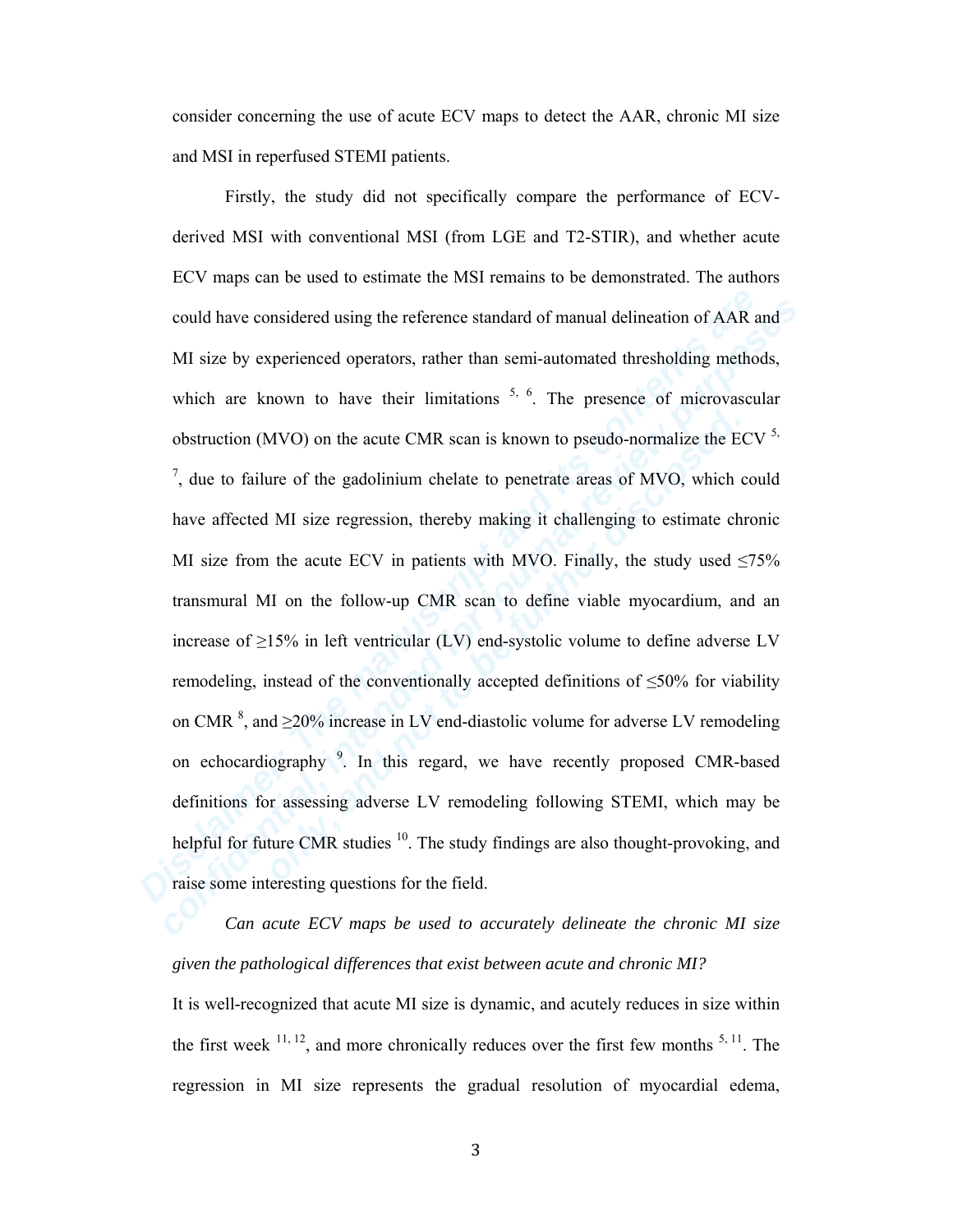acute CMR scan can be minimized by acquiring LGE images at least 15 minutes af<br>contrast injection and undertaking the acute CMR scan at day 7<sup>13</sup>. In addition, act<br>MI size has recently been shown to be prognostic <sup>14</sup>, and acute CMR scan can be minimized by acquiring LGE images at least 15 minutes after<br>contrast injection and undertaking the acute CMR scan at day  $7^{13}$ . In addition, acute<br>MI size has recently been shown to be prognostic <sup></sup> in clinical cardioprotection studies in reperfused STEMI patients, the<br>iating the need to measure chronic MI size, which can be challenging to per<br>clinical cardioprotection studies <sup>6</sup>. Therefore, the differences between<br> intramyocardial hemorrhage (IMH) and MVO, and the gradual replacement of necrotic tissue with fibrosis in the chronic infarct  $11$ . Furthermore, LV remodeling leads to thinning of the infarcted territory, and compensatory LV hypertrophy of the adjacent and remote myocardium, resulting in the overall reduction in LGE mass observed in the chronic phase. The over-estimation of acute MI size by LGE on the acute CMR scan can be minimized by acquiring LGE images at least 15 minutes after contrast injection and undertaking the acute CMR scan at day  $7^{13}$ . In addition, acute MI size has recently been shown to be prognostic  $14$ , and may help to reduce sample size in clinical cardioprotection studies in reperfused STEMI patients, thereby obviating the need to measure chronic MI size, which can be challenging to perform in clinical cardioprotection studies  $6$ . Therefore, the differences between the pathologies underlying acute and chronic MI, may in part, have impacted on the study findings, and may have contributed to the substantial variability observed between acute MI size by ECV and chronic MI size by LGE, with the Bland-Altman analysis showing a bias of 1.9% and wide limits of agreement of  $\pm 10.5$ %. This suggests that acute ECV maps may not yet be ready to measure chronic MI size following STEMI.

*Can acute ECV maps be used to accurately delineate the AAR given that edema in salvaged myocardium can be both intracellular and interstitial following STEMI?* 

During acute myocardial ischemia, interruption of the blood supply to the myocardium disrupts cardiomyocyte  $\text{Na}^{\dagger}/\text{K}^{\dagger}$  channel function, leading to increased trans-membrane  $\text{Na}^+$  gradients and intracellular edema. Prolonged periods of ischemia can result in cardiomyocyte cell membrane rupture, thereby adding to the intracellular edema. Alterations in capillary permeability can promote interstitial edema, resulting in both intracellular and interstitial edema during acute myocardial ischemia.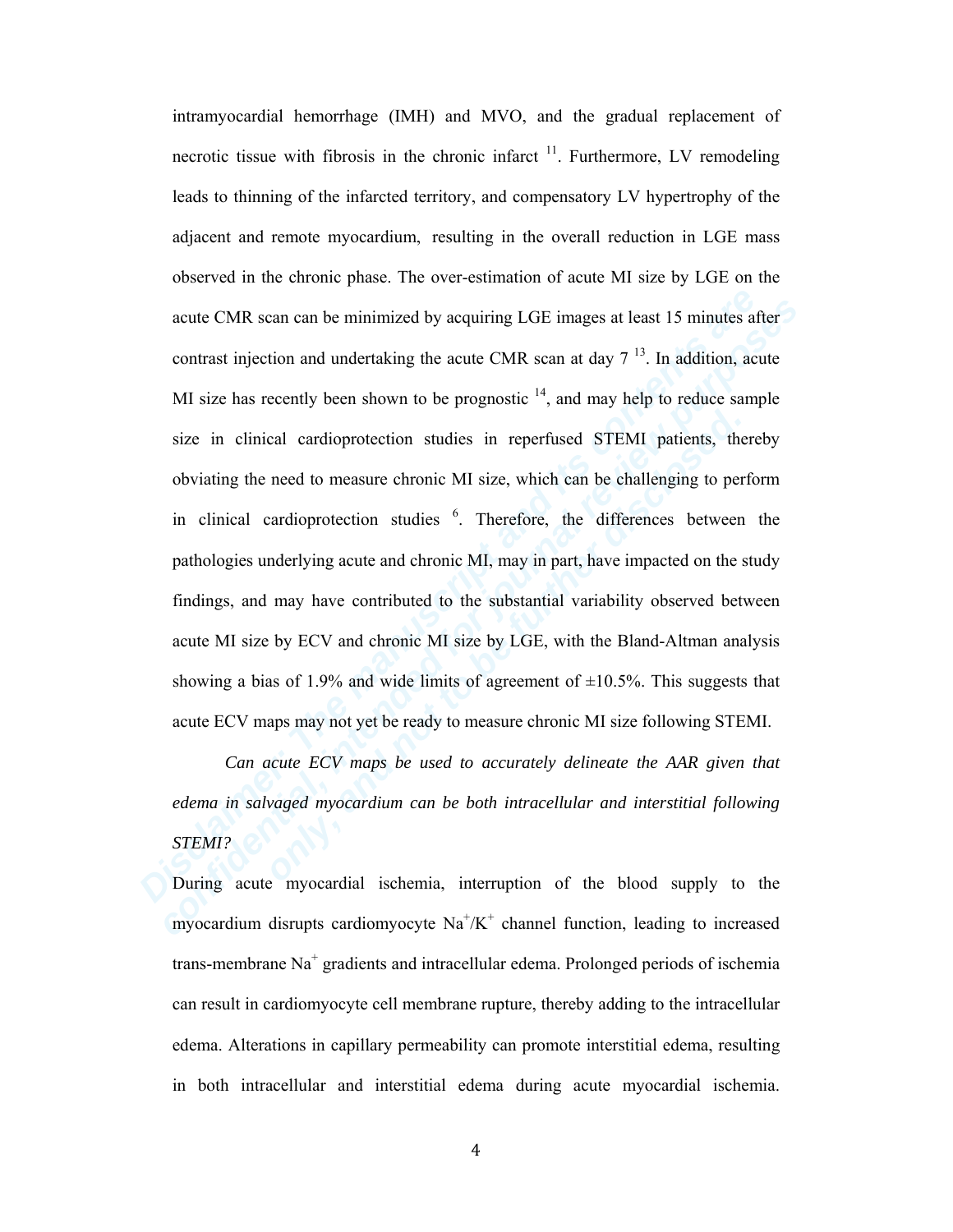Furthermore, reperfusion can exacerbate both interstitial and intracellular edema, and may also lead to extravasation of red blood cells<sup>15</sup>. Native T1-mapping, T2-mapping or T2-STIR CMR imaging detect both intracellular and interstitial edema, whereas acute ECV can only detect edema in the latter compartment  $16$ , and therefore areas of intracellular edema in the salvaged myocardium may be overlooked by acute ECV.

It may also be challenging for acute ECV maps to reliably differential<br>salvaged myocardium within the AAR from remote myocardium outside the AA<br>given that there can be overlap in acute ECV values between the salvaged and It may also be challenging for acute ECV maps to reliably differentiate<br>salvaged myocardium within the AAR from remote myocardium outside the AAR,<br>given that there can be overlap in acute ECV values between the salvaged a **EXECTS THEMI.** In this regard, Hammer-Hansen et al<sup>17</sup> have recorded an overlap in acute ECV values between salvaged versus recardium (95% of the acute ECV values were 18 - 30% in the remote, and is in the salvaged myoca It may also be challenging for acute ECV maps to reliably differentiate salvaged myocardium within the AAR from remote myocardium outside the AAR, given that there can be overlap in acute ECV values between the salvaged and remote myocardium following STEMI. In this regard, Hammer-Hansen et al  $17$  have recently reported an overlap in acute ECV values between salvaged versus remote myocardium (95% of the acute ECV values were 18 - 30% in the remote, and 28 - 51% in the salvaged myocardium) following STEMI. An overlap in acute ECV values between the salvaged and remote myocardium may also have affected the study by Garg et al<sup>3</sup>, with areas of acute  $ECV > 33%$  observed in the remote myocardium (see figure 3, case 1). Furthermore, a previous study by the same research group had reported an acute ECV of  $29\pm6\%$  in the remote myocardium  $18$ , confirming the potential for overlap in acute ECV values between salvaged and remote myocardium. Again, this may explain, in part, the wide limits of agreement  $(\pm 10.4\%)$  observed in the current study, indicating a large variability in the observed values between acute ECV AAR and T2-STIR AAR  $3$ . In a previous study, we had observed limits of agreement of  $\pm$ 5.1% when comparing T1 and T2-mapping to detect the AAR in reperfused STEMI patients<sup>2</sup>, and limits of agreement of  $\pm 10.4\%$  observed with acute ECV maps for delineating T2-weighted AAR may be too wide for clinical application. This suggests that acute ECV maps may not yet be ready to measure AAR following STEMI.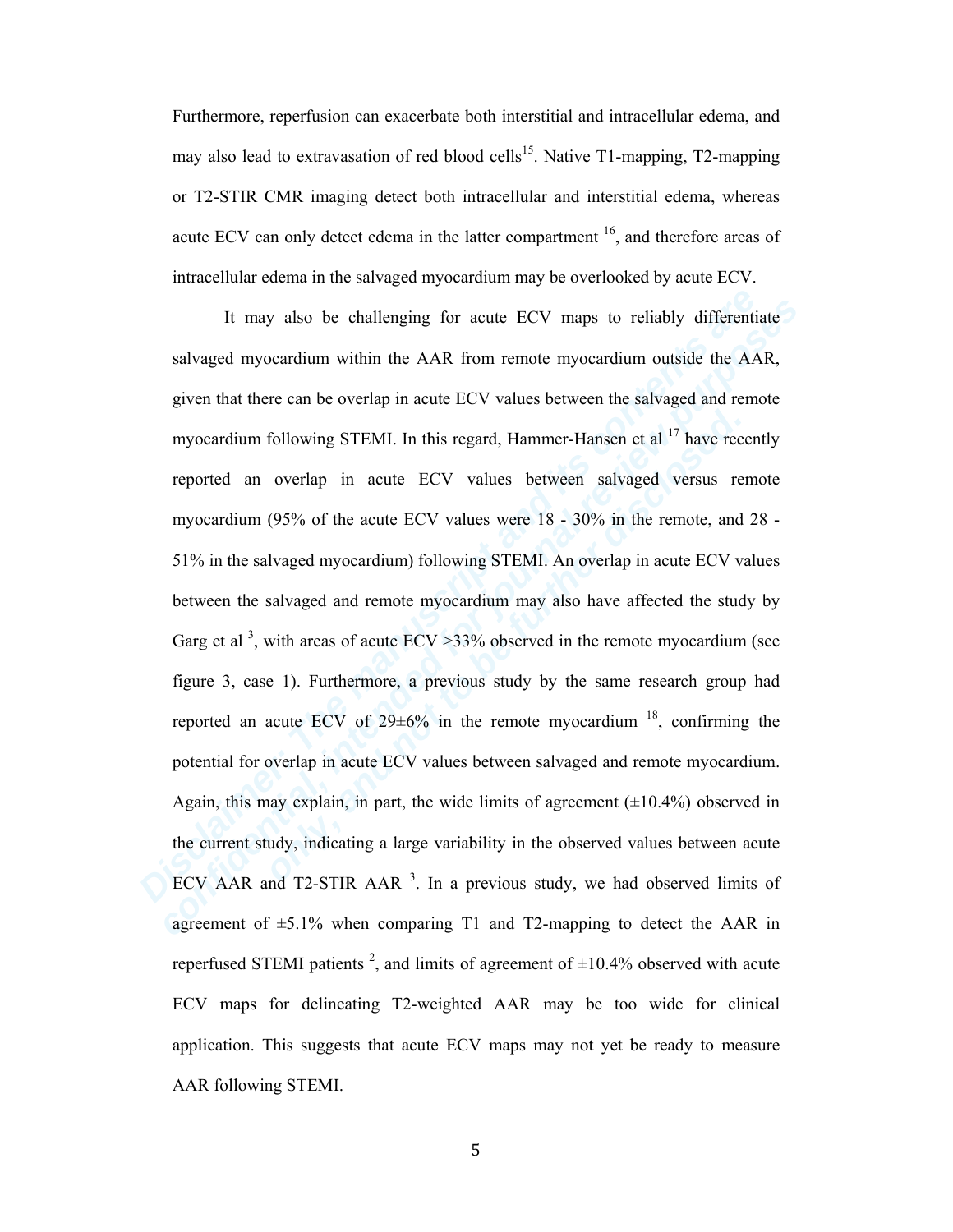In summary, performing a comprehensive CMR study in acutely reperfused STEMI patients can be very challenging, and Garg et al  $<sup>3</sup>$  should be congratulated on</sup> their study investigating the potential role of acute ECV mapping for assessing AAR, chronic MI size and MSI. Although, multi-parametric CMR mapping has the real potential to provide valuable insights into the changes occurring in areas of MI, MVO, IMH, salvaged and remote myocardium in the setting of STEMI 7, 19, 20, more validation work is needed before acute ECV mapping, can be used to reliably assess AAR, MI size, and MSI in reperfused STEMI patients.

#### **Acknowledgements**

MVO, IMII, salvaged and remote myocardium in the setting of STEMI 7,<sup>19,20</sup>, moralidation work is needed before acute ECV mapping, can be used to reliably assemants.<br> **ARR, MI** size, and MSI in reperfused STEMI patients.<br> MVO, IMII, salvaged and remote myocardium in the setting of STEMI  $^{7,19,70}$ , more validation work is needed before acute ECV mapping, can be used to reliably assess AAR, MI size, and MSI in reperfused STEMI patients.<br> **EXECT EXECT SET THEORY ISSOCIATE:**<br> **EXECT ALTERATION EXECT TEST ALTERATION ISSOCRT AND MODE CONSIDENT AREAD UNIVERSITY College London Hospitals Biomedical Research Centers enter the supported by the Singapore Ministry of** Derek Hausenloy is supported by the British Heart Foundation (FS/10/039/28270), Duke-National University Singapore Medical School, and the National Institute for Health Research University College London Hospitals Biomedical Research Centre. This research is supported by the Singapore Ministry of Health's National Medical Research Council under its Clinician Scientist-Senior Investigator scheme (NMRC/CSA-SI/0011/2017) and Collaborative Centre Grant scheme (NMRC/CGAug16C006). This research is supported by the Singapore Ministry of Education Academic Research Fund Tier 2 (MOE2016-T2-2-021).

### **Disclosures**

The authors declare no disclosures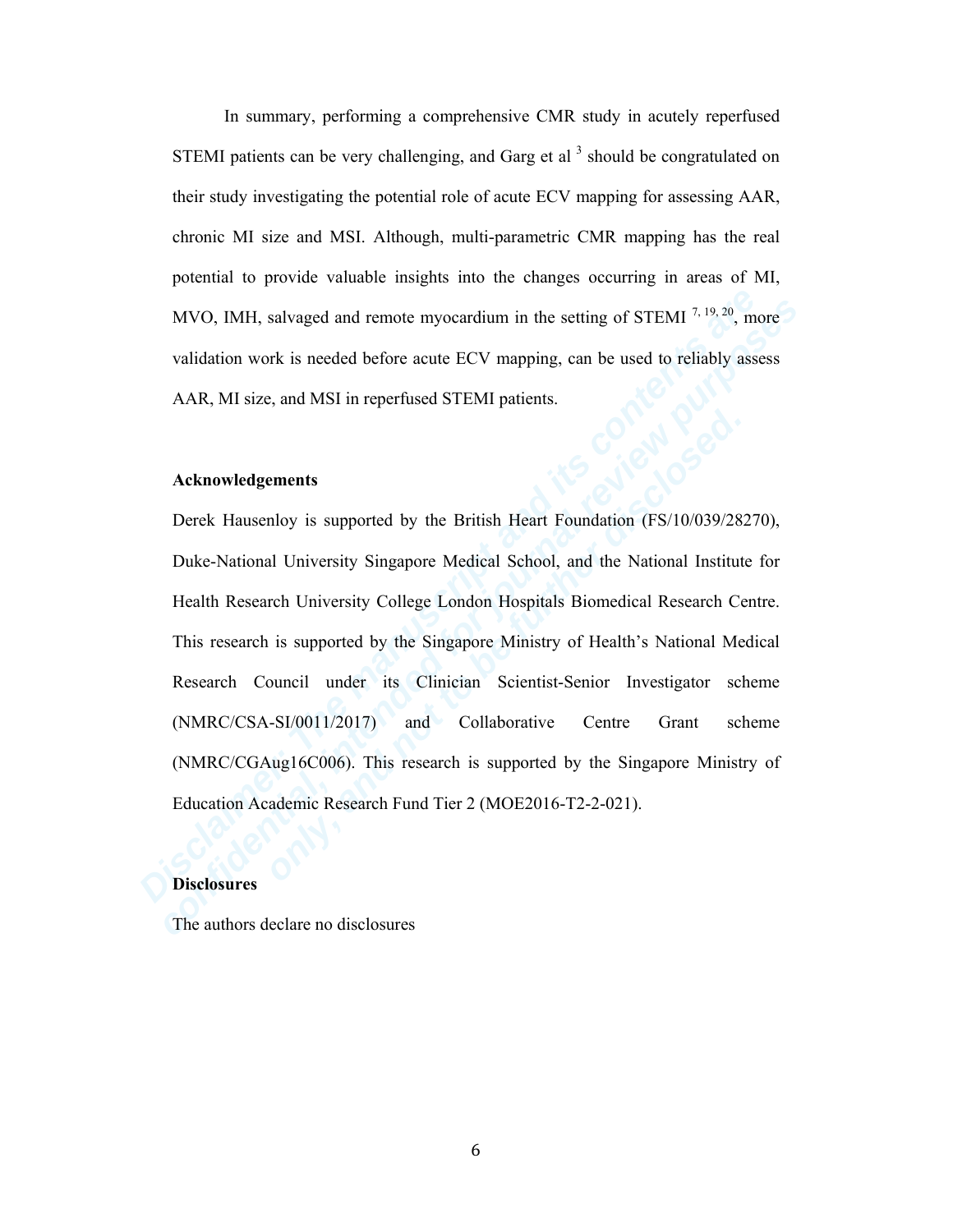# **References**

1. Eitel I, Desch S, Fuernau G, Hildebrand L, Gutberlet M, Schuler G and Thiele H. Prognostic significance and determinants of myocardial salvage assessed by cardiovascular magnetic resonance in acute reperfused myocardial infarction. *Journal of the American College of Cardiology*. 2010;55:2470-9.

2. Bulluck H, White SK, Rosmini S, Bhuva A, Treibel TA, Fontana M, Abdel-Gadir A, Herrey A, Manisty C, Wan SM, Groves A, Menezes L, Moon JC and Hausenloy DJ. T1 mapping and T2 mapping at 3T for quantifying the area-at-risk in reperfused STEMI patients. *Journal of cardiovascular magnetic resonance : official journal of the Society for Cardiovascular Magnetic Resonance*. 2015;17:73.

3. Garg P, Broadbent D, Swoboda P, Foley JR, Fent GJ, Musa TA, Ripley DP, Erhayiem B, Dobson LE, McDiarmid A, Haaf P, Kidambi A, Geest RJVD, P. GJ and Plein S. Acute Infarct Extracellular Volume Mapping to Quantify Myocardial Area at Risk and Chronic Infarct Size on Cardiovascular Magnetic Resonance Imaging. *Circulation Cardiovascular imaging*. 2017.

assessed by cardiovascular magnetic resonance in actute reperfused myocardial infaction. Journal of the American College of Cardiology. 2010:55:2470-9.<br>
2. Bulluck H, White SK, Rosmini S, Bhuva A, Treibel TA, Fontana M, Ab assessed by cardiovascular magnetic resonance in actue reperting myocardial<br>
infraction. Journal of the American College of Cardiology. 2010;55:2470-9.<br>
2. Bulluck H, White SK, Rosmini S, Bhuva A, Treibel TA, Fontana M, Ab Francus The Matters. Journal of the Society for Cardiovascular Magnetic, Resonance. 2015;17<br>
Garg P, Broadbent D, Swoboda P, Foley JR, Fent GJ, Musa TA, Ripley DB<br>
Tagg P, Broadbent D, Swoboda P, Foley JR, Fent GJ, Musa TA 4. Treibel TA, Fontana M, Maestrini V, Castelletti S, Rosmini S, Simpson J, Nasis A, Bhuva AN, Bulluck H, Abdel-Gadir A, White SK, Manisty C, Spottiswoode BS, Wong TC, Piechnik SK, Kellman P, Robson MD, Schelbert EB and Moon JC. Automatic Measurement of the Myocardial Interstitium: Synthetic Extracellular Volume Quantification Without Hematocrit Sampling. *JACC Cardiovascular imaging*. 2016;9:54-63.

5. Bulluck H, Rosmini S, Abdel-Gadir A, Bhuva AN, Treibel TA, Fontana M, Weinmann S, Sirker A, Herrey AS, Manisty C, Moon JC and Hausenloy DJ. Impact of microvascular obstruction on semiautomated techniques for quantifying acute and chronic myocardial infarction by cardiovascular magnetic resonance. *Open Heart*. 2016;3:e000535.

6. Bulluck H, Hammond-Haley M, Weinmann S, Martinez-Macias R and Hausenloy DJ. Myocardial Infarct Size by CMR in Clinical Cardioprotection Studies: Insights From Randomized Controlled Trials. *JACC Cardiovascular imaging*. 2017;10:230-240.

7. Bulluck H, Rosmini S, Abdel-Gadir A, White SK, Bhuva AN, Treibel TA, Fontana M, Gonzalez-Lopez E, Reant P, Ramlall M, Hamarneh A, Sirker A, Herrey AS, Manisty C, Yellon DM, Kellman P, Moon JC and Hausenloy DJ. Automated Extracellular Volume Fraction Mapping Provides Insights Into the Pathophysiology of Left Ventricular Remodeling Post-Reperfused ST-Elevation Myocardial Infarction. *Journal of the American Heart Association*. 2016;5.

8. Kim RJ, Wu E, Rafael A, Chen EL, Parker MA, Simonetti O, Klocke FJ, Bonow RO and Judd RM. The use of contrast-enhanced magnetic resonance imaging to identify reversible myocardial dysfunction. *The New England journal of medicine*. 2000;343:1445-53.

9. Bolognese L, Cerisano G, Buonamici P, Santini A, Santoro GM, Antoniucci D and Fazzini PF. Influence of infarct-zone viability on left ventricular remodeling after acute myocardial infarction. *Circulation*. 1997;96:3353-9.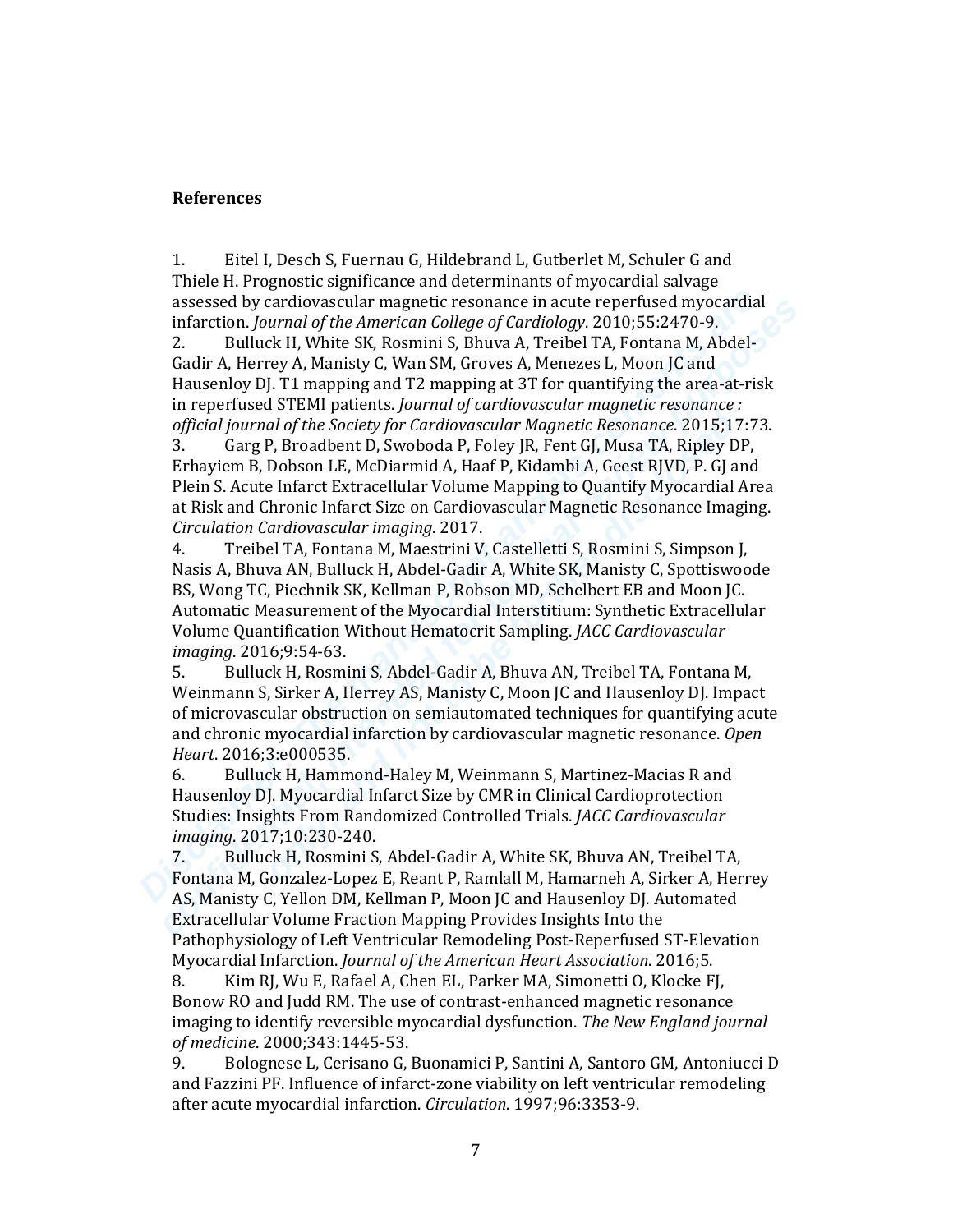10. Bulluck H, Go YY, Crimi G, Ludman AJ, Rosmini S, Abdel-Gadir A, Bhuva AN, Treibel TA, Fontana M, Pica S, Raineri C, Sirker A, Herrey AS, Manisty C, Groves A, Moon JC and Hausenloy DJ. Defining left ventricular remodeling following acute ST-segment elevation myocardial infarction using cardiovascular magnetic resonance. *Journal of cardiovascular magnetic resonance : official journal of the Society for Cardiovascular Magnetic Resonance*. 2017;19:26.

11. Engblom H, Hedstrom E, Heiberg E, Wagner GS, Pahlm O and Arheden H. Rapid initial reduction of hyperenhanced myocardium after reperfused first myocardial infarction suggests recovery of the peri-infarction zone: one-year follow-up by MRI. *Circulation Cardiovascular imaging*. 2009;2:47-55.

Follow-up by MRI. *Circulation Cartiovascular imaging*. 2009;2:47-55.<br>
12. Carrick D, Haig C, Ahmed N, Rauhalammi S, Cleriord G, Carberry J, Mord McEhtegart M, Petrie MC, Eteiba H, Hood S, Watkins S, Lindsay MM, Mahrous A, Follow up MRL *Circulation Cartiforocatical imaging,* 2009;2:47-55.<br>
12. Carrick D, Haig C, Ahmed N, Rauhalammi S, Clerfond G, Carberry J, Mordi I,<br>
McEntegart M, Petrie MC, Eteiba H, Hood S, Watkins S, Lindsay MM, Mahrou 12. Carrick D, Haig C, Ahmed N, Rauhalammi S, Clerfond G, Carberry J, Mordi I, McEntegart M, Petrie MC, Eteiba H, Hood S, Watkins S, Lindsay MM, Mahrous A, Welsh P, Sattar N, Ford I, Oldroyd KG, Radjenovic A and Berry C. Temporal Evolution of Myocardial Hemorrhage and Edema in Patients After Acute ST-Segment Elevation Myocardial Infarction: Pathophysiological Insights and Clinical Implications. *Journal of the American Heart Association*. 2016;5:Advance online publication.

ment Lacewator in the matter and in matter and increased insigned and increased included. Helplications. Journal of the American Heart Association. 2016;5:4dvane publication.<br>
Ialohowski R, Engblom H, Kanski M, Nordlund D, 13. Jablonowski R, Engblom H, Kanski M, Nordlund D, Koul S, van der Pals J, Englund E, Heiberg E, Erlinge D, Carlsson M and Arheden H. Contrast-Enhanced CMR Overestimates Early Myocardial Infarct Size: Mechanistic Insights Using ECV Measurements on Day 1 and Day 7. *JACC Cardiovascular imaging*. 2015;8:1379-89.

14. Stone GW, Selker HP, Thiele H, Patel MR, Udelson JE, Ohman EM, Maehara A, Eitel I, Granger CB, Jenkins PL, Nichols M and Ben-Yehuda O. Relationship Between Infarct Size and Outcomes Following Primary PCI: Patient-Level Analysis From 10 Randomized Trials. 2016.

15. Garcia-Dorado D and Oliveras J. Myocardial oedema: a preventable cause of reperfusion injury? *Cardiovascular research*. 1993;27:1555-63.

16. Bulluck H, Maestrini V, Rosmini S, Abdel-Gadir A, Treibel TA, Castelletti S, Bucciarelli-Ducci C, Manisty C and Moon JC. Myocardial T1 mapping. *Circulation journal : official journal of the Japanese Circulation Society*. 2015;79:487-94.

17. Hammer-Hansen S, Bandettini WP, Hsu LY, Leung SW, Shanbhag S, Mancini C, Greve AM, Kober L, Thune JJ, Kellman P and Arai AE. Mechanisms for overestimating acute myocardial infarct size with gadolinium-enhanced cardiovascular magnetic resonance imaging in humans: a quantitative and kinetic study. *European heart journal cardiovascular Imaging*. 2016;17:76-84.

18. Kidambi A, Motwani M, Uddin A, Ripley DP, McDiarmid AK, Swoboda PP, Broadbent DA, Musa TA, Erhayiem B, Leader J, Croisille P, Clarysse P, Greenwood JP and Plein S. Myocardial Extracellular Volume Estimation by CMR Predicts Functional Recovery Following Acute MI. *JACC Cardiovascular imaging*. 2016.

19. Bulluck H, Rosmini S, Abdel-Gadir A, Bhuva AN, Treibel TA, Fontana M, Gonzalez-Lopez E, Ramlall M, Hamarneh A, Sirker A, Herrey AS, Manisty C, Yellon DM, Moon JC and Hausenloy DJ. Diagnostic Performance of T1 and T2 Mapping to Detect Intramyocardial Hemorrhage in Reperfused ST-Segment Elevation Myocardial Infarction (STEMI) Patients. *Journal of magnetic resonance imaging : JMRI*. 2017.

20. Bulluck H, Rosmini S, Abdel-Gadir A, White SK, Bhuva AN, Treibel TA, Fontana M, Ramlall M, Hamarneh A, Sirker A, Herrey AS, Manisty C, Yellon DM, Kellman P, Moon JC and Hausenloy DJ. Residual Myocardial Iron Following